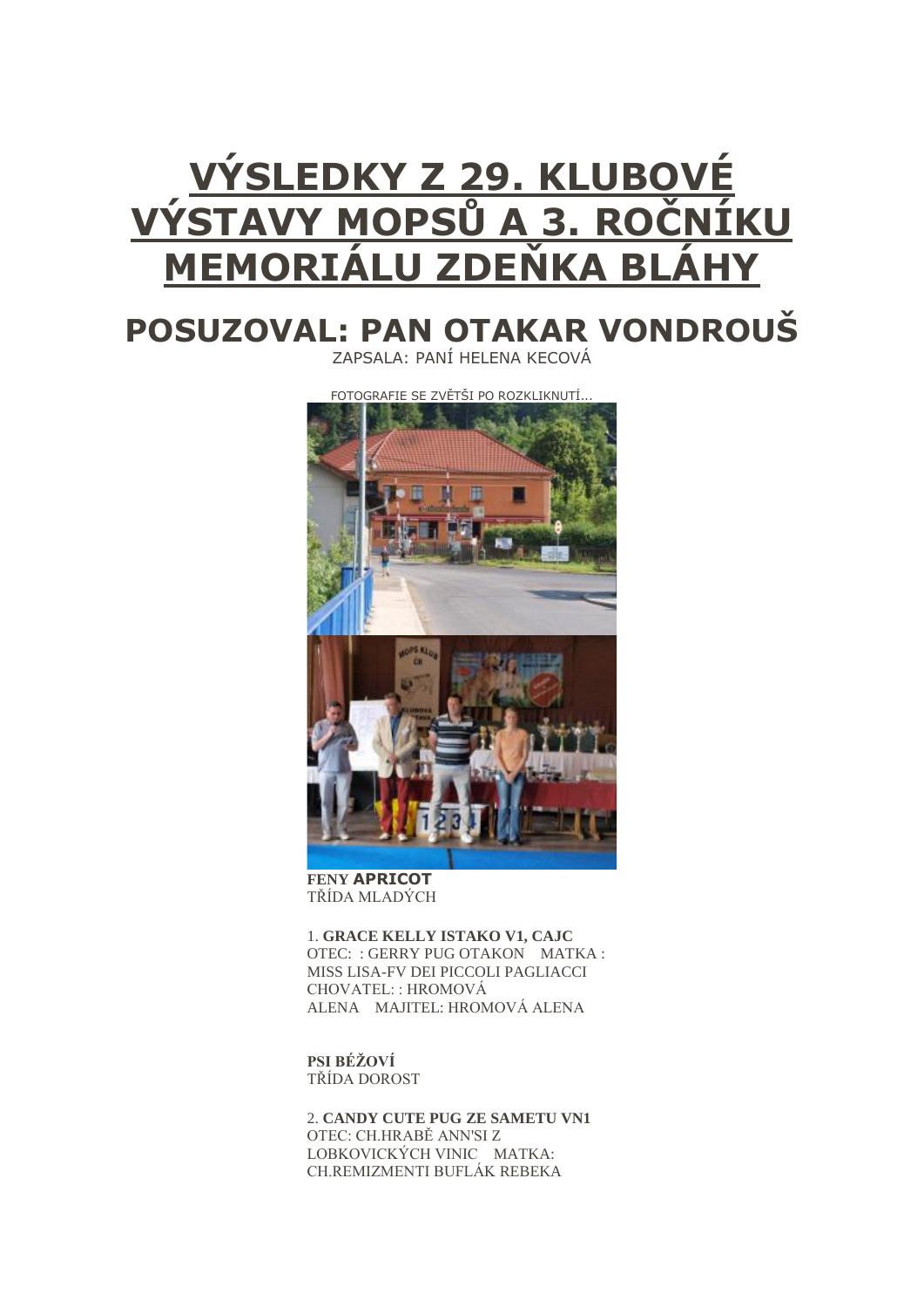#### CHOVATEL: HÁJKOVÁ JARMILA MAJITEL: HUBÁLKOVÁ BLANKA

# TŘÍDA MLADÝCH

3. **CHIP HELZA V2** OTEC : BAXXY DOG-LOME MATKA: CAPPY HELZA CHOVATEL: KECOVÁ HELENA MAJITEL: KMENTOVÁ DOBROSLAVA MUDR.

4. **NOSFERATT PIBARO V1, CAJC, KVM, BOJ** OTEC: JOSHUA PIBARO MATKA: NIKITA PIBARO CHOVATEL: PANÝREK PATRIK MAJITEL: PANÝREK PATRIK

## MEZITŘÍDA

5. **CHIPS PIBARO CH. V1, CAC** OTEC: FOKUS-POKUS MONPASIE MATKA: ALISON PIBARO CHOVATEL: PANÝREK PATRIK MAJITEL: PANÝREK PATRIK

6. **GOLD PUG HELZA V2, RES. CAC** OTEC: DEANDRA CHAD MATKA: CAPPY **HELZA** CHOVATEL: KECOVÁ HELENA MAJITEL: VAŠÍČEK VLADIMÍR MVDR.

7. **LAKOSTA DOG-LOME V4** OTEC: JAN OD RIVETY MATKA: BAIRA DOG-LOME CHOVATEL: KRSOVÁ JIŘINA MAJITEL: PILLAROVÁ JOLANA

8. **M-KARTHAGO MAD-MOPS V3** OTEC: BEST OF RETSOS VIPER MATKA: GRÁCIA MAD-MOPS CHOVATEL: KORNÉL NAGY MVDR. MAJITEL: KRSOVÁ JIŘINA

TŘÍDA OTEVŘENÁ:

9. **ALWA DOG-LOME V3** OTEC: WIZARD PIBARO MATKA: MADICA DOG-LOME CHOVATEL: KRSOVÁ JIŘINA MAJITEL: HEBEDOVÁ PETRA

10. **BAXXY DOG-LOME VD** OTEC: JAN OD RIVETY MATKA: KAMILA Z KNJAZHEGO DVORA CHOVATEL: KRSOVÁ JIŘINA MAJITEL: KECOVÁ HELENA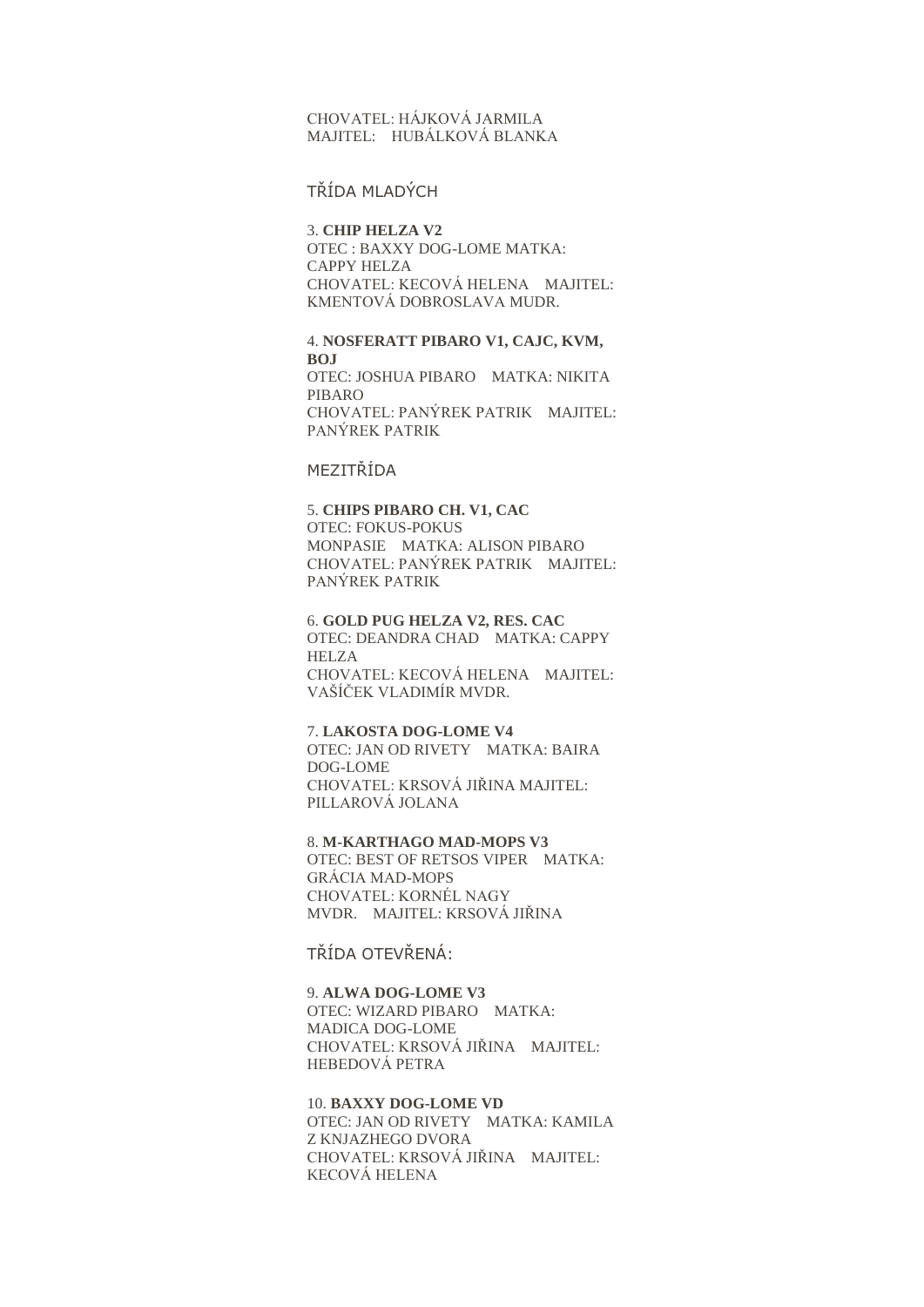#### 11. **CHATEAU DE CARLIN JONNE DE JOSSE V2, RES. CAC** OTEC: RIDGEWOODER MAX MATKA: VNUCHKA BUDDY PULKHERIA S BULVARA BRIOSH CHOVATEL: GVOZDEVA A. MAJITEL: SHMALTSEL ELENA

12. **EXPERT HELZA VD** OTEC: DEANDRA CHAD MATKA: CAPPY **HELZA** CHOVATEL: KECOVÁ HELENA MAJITEL: BITTNER LUBOŠ

13. **IVAN- ALEXANDER SEMLANS CH. V1, CAC** OTEC: GUESS WHO SPARVÖGA'S MATKA: SIGRID SEMLANS CHOVATEL: GUNILLA HIRWING MAJITEL: PANÝREK PATRIK

14. **LESTER DOG-LOME VD** OTEC: JAN OD RIVETY MATKA: BAIRA DOG-LOME CHOVATEL: KRSOVÁ JIŘINA MAJITEL: KRSOVÁ JIŘINA

15. **LOGAN Z NADĚJSKÝCH RYBNÍKŮ V4** OTEC: BRUNO MON KELLY MATKA: HOLLY Z NADĚJSKÝCH RYBNÍKŮ CHOVATEL: PEROUTKOVÁ JIŘINA MAJITEL: KAVÁLKOVÁ KRISTÝNA, VÁVRA PAVEL

16. **QUENTIN OD ŽELEZNÉ PANNY V** OTEC: DORIAN DOG-LOME MATKA: FINA PERALI MORAVIA CHOVATEL: DUCHÁČKOVÁ PETR MAJITEL: KAVÁLKOVÁ KRISTÝNA,VÁVRA PAVEL

17. **RASTY Z LOBKOVICKÝCH VINIC VD** OTEC: TANGETOPPEN'S BEEF TARTAR MATKA: NIKA Z LOBKOVICKÝCH VINIC CHOVATEL: HUBÁLKOVÁ BLANKA MAJITEL: JEŽKOVÁ MILUŠE

# **TŘÍDA VÍTĚZŮ:**

18. **FOKUS-POKUS MONPASIE ICH., CH. V1, CAC, KV, BOB** OTEC: BOB DYLAN ANGLAGLANS MATKA: ZDRAVSTVUYTE YA VASHA TETYA MONPASIE CH. CHOVATEL: DROZDOVSKAYA E. MAJITEL: PANÝREK PATRIK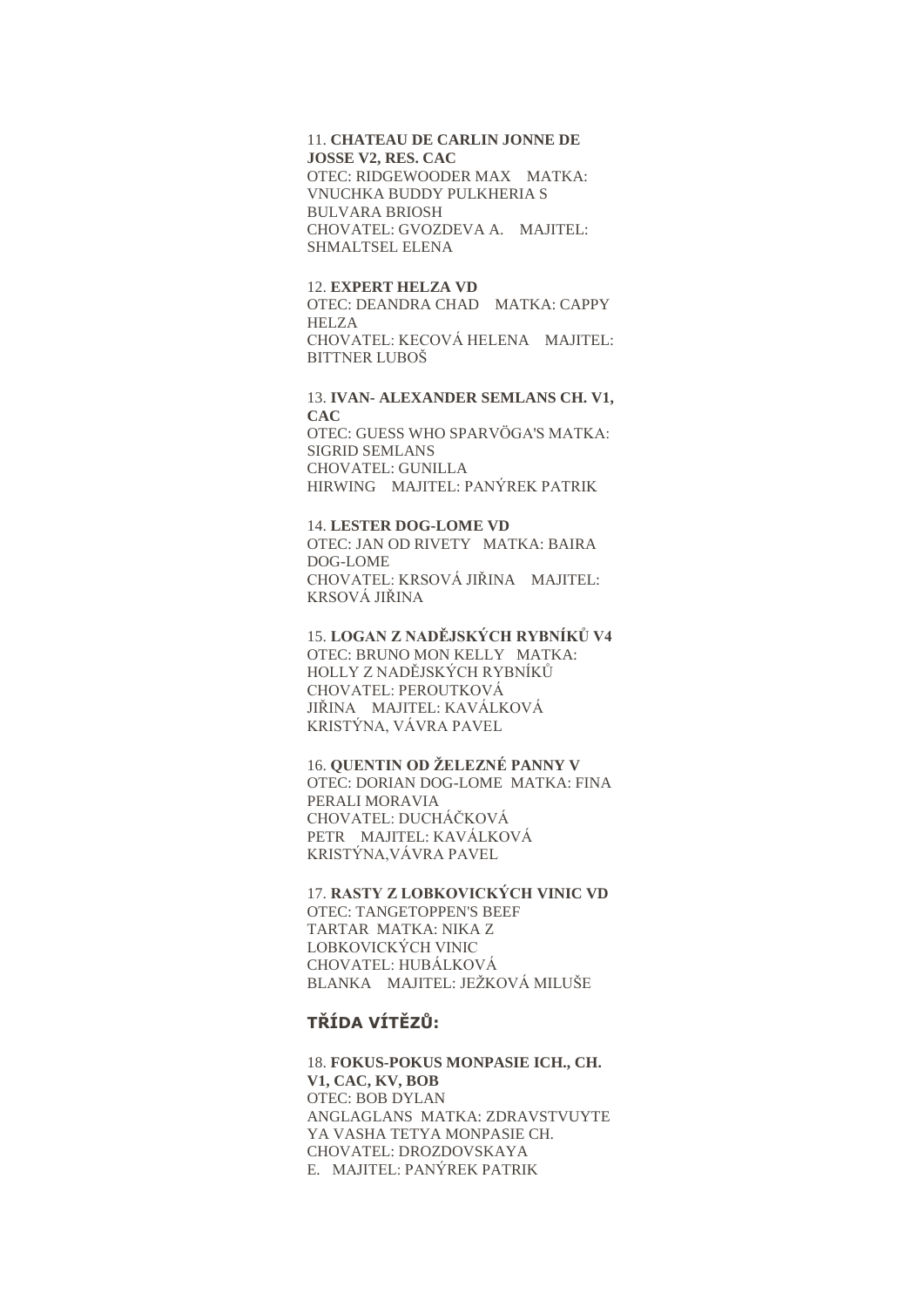## **TŘÍDA VETERÁNŮ:**

19. **JOSHUA PIBARO ICH.,CH. V1** OTEC: DHARMA DO'DL'BUG BY TEASELTAIL CH. MATKA: FELI PIBARO ICH.,CH. CHOVATEL: PANÝREK PATRIK MAJITEL: PANÝREK PATRIK

## **TŘÍDA ČESTNÁ:**

20. **ZIKMUND PIBARO ICH.,CH. V** OTEC: PUGSIES JIMINY CRICKET CH. MATKA: FERGIE MALÝ SEN ICH.,CH. CHOVATEL: PANÝREK PATRIK MAJITEL: PANÝREK PATRIK

**PSI ČERNÍ:**

TŘÍDA PUPPY:

21. **DERWIN RINGELMANN HAUS VN1** OTEC: INTAR SAVLAAR TREASURE HAUS MATKA: COGRITOS DOROTEA DOLORES CHOVATEL: RINGELMANN-LANGE OLGA MAJITEL: HEBEDOVÁ PETRA

TŘÍDA DOROST:

#### 22. **OBAMA BLACK HEJAKRAL VN2**

OTEC: MONTY JR. DE LAMICO MATKA: VALESPES SEVERNOE SIANIE CHOVATEL: ŠIKULOVÁ JANA MAJITEL: USTIMENKO ALINA

#### 23. **OTHELLO BLACK HEJAKRAL VN1**

OTEC: MONTY JR.DE LAMICO MATKA: VALESPES SEVERNOE SIANIE CHOVATEL: ŠIKULOVÁ JANA MVDR. MAJITEL: ŠIKULOVÁ JANA MVDR.

TŘÍDA MLADÝCH:

#### 24. **GLORIOUS FUTURE DEKLAREISHEN MEN V1, CAJC**

OTEC: CASH VOM SACHSEN ADEL MATKA: MONIRENTES RIVIERA CHOVATEL: ZHIROVA EKATERINA MAJITEL: OLIVOVÁ LUCIE ING.

MEZITŘÍDA: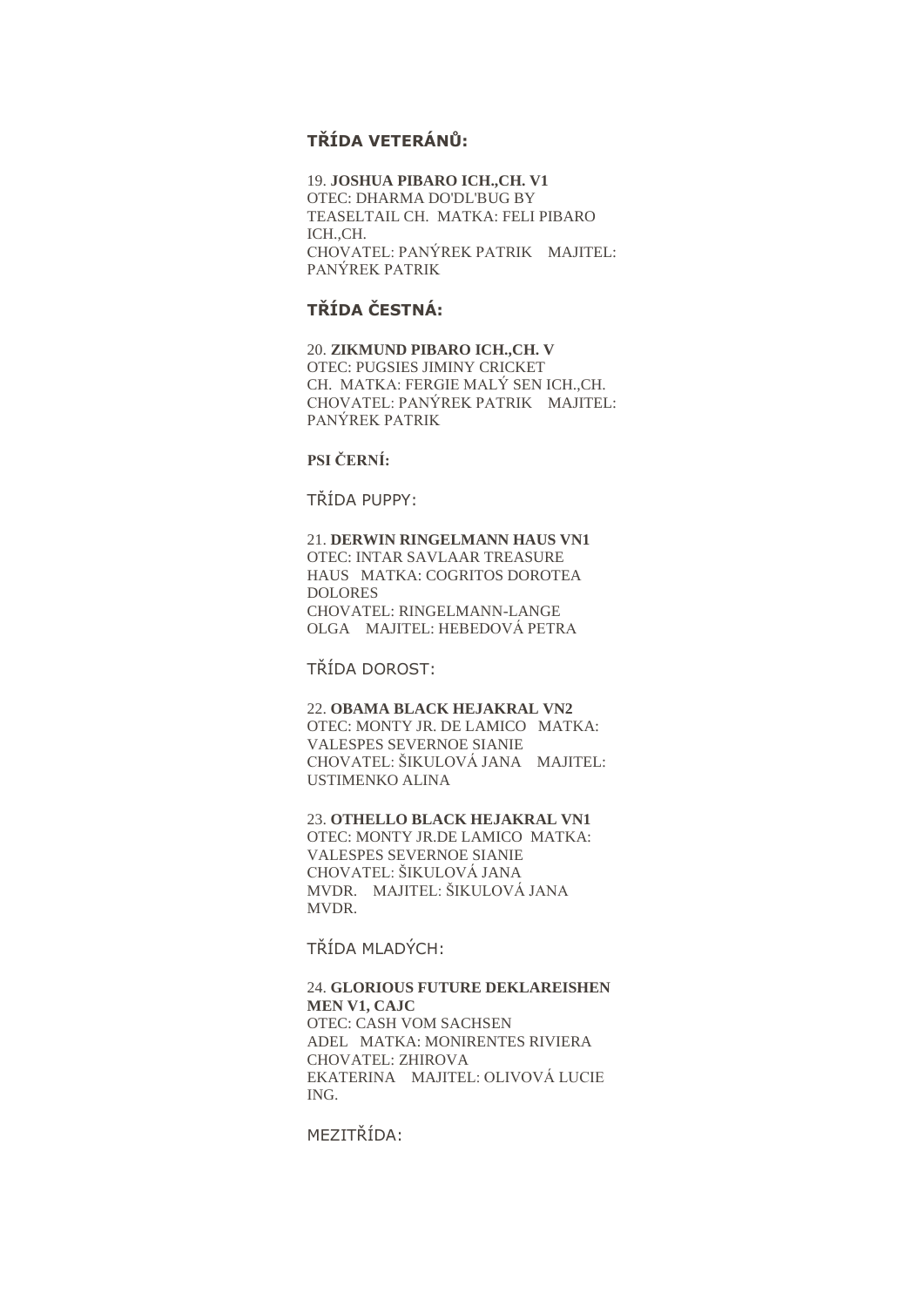25. **OZIRIS DOG-LOME V1, CAC** OTEC: FAETON DOG-LOME MATKA: CARRINE ZLATÁ NYMFA CHOVATEL: KRSOVÁ JIŘINA MAJITEL: NÝČOVÁ HANA

TŘÍDA VÍTĚZŮ:

26. **BLACK JADE PAKONY BOSCO CH. V3** OTEC: BLACK-SCHNAU GOODWIL MATKA: TÖPSZLI-MOPSZLI LEILA CHOVATEL: PETHÖ BEATRIX MAJITEL: OLIVOVÁ LUCIE ING.

27. **GARVARD MONPASIE CH. V1, CAC** OTEC: JADAKIES DEL SUR ANDALUSI MATKA: BARANOCHKA MONPASIE CHOVATEL: DROZDOVSKAYA E. MAJITEL: PANÝREK PATRIK

28. **LOVELY GUY THE BLACK HEJAKRAL V2, RES.CAC** OTEC: VALID ARGUMENT MY ROYAL PRESENT MATKA: VALESPES SEVERNOE SIANIE CHOVATEL: ŠIKULOVÁ JANA MVDR. MAJITEL: KRSOVÁ JIŘINA

**FENY BÉŽOVÉ:**

TŘÍDA DOROST:

29. **WEINA Z LOBKOVICKÝCH VINIC VN3** OTEC: TANGETOPPEN'S BEEF TARTAR MATKA: NELA Z LOBKOVICKÝCH VINIC CHOVATEL: HUBÁLKOVÁ BLANKA MAJITEL: KYSELKOVÁ IVA

30. **WENDY Z LOBKOVICKÝCH VINIC VN1**

OTEC: CH.TANGETOPPEN'S BEEF TARTAR MATKA: CH.NELA Z LOBKOVICKÝCH VINIC CHOVATEL: HUBÁLKOVÁ BLANKA MAJITEL: HUBÁLKOVÁ BLANKA

31. **WHANI DOG-LOME VN4** OTEC: DEANDRA CHAD MATKA: COFFI HELZA CHOVATEL: KRSOVÁ JIŘINA MAJITEL: PILLAROVÁ JOLANA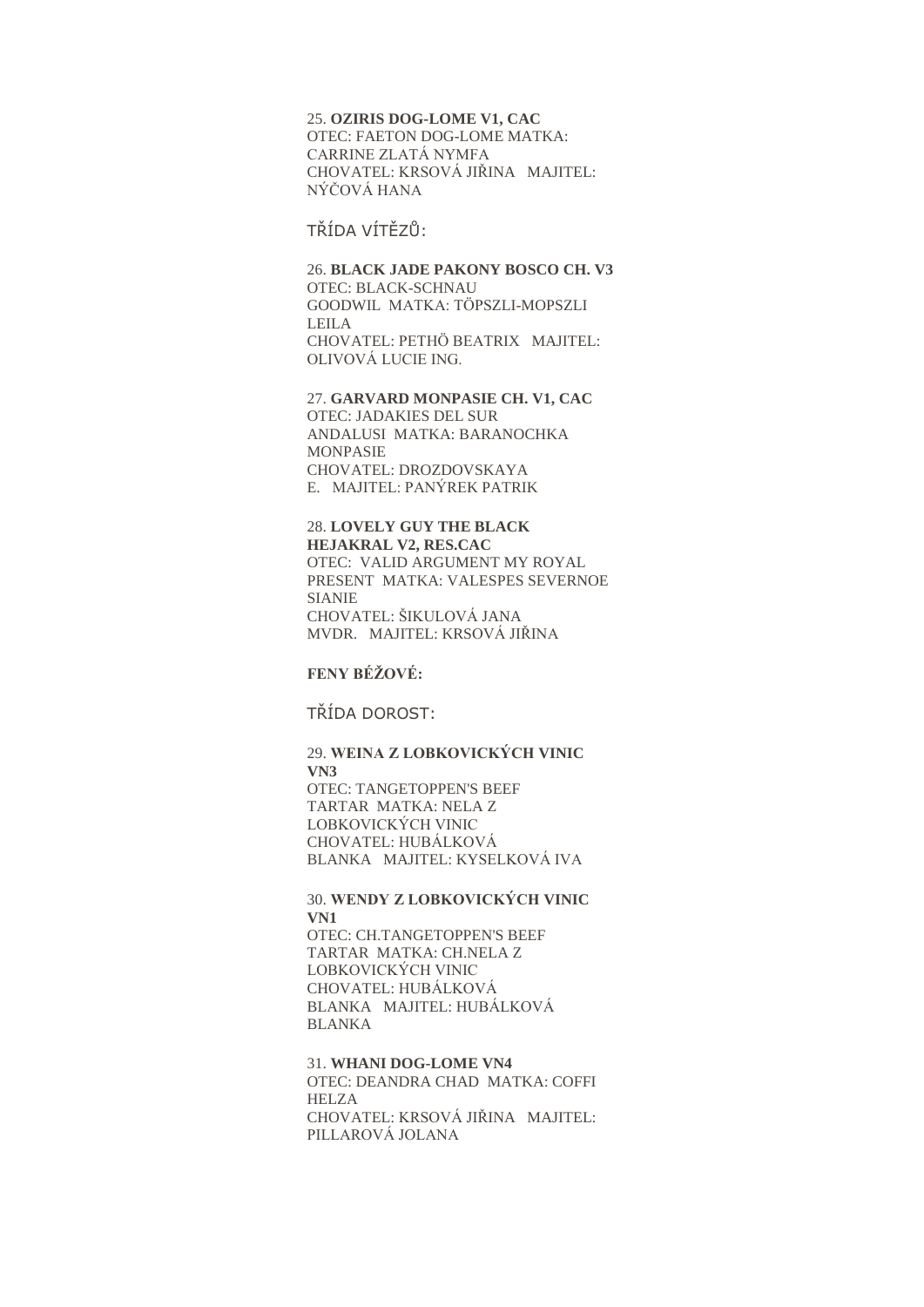32. **WIWA MAD-MOPS VN2** OTEC: JACKIE CHAN MAD-MOPS MATKA: MELISSA MAD-MOPS CHOVATEL: NAGY KORNÉL MVDR. MAJITEL: RISOVÁ RENATA

TŘÍDA MLADÝCH:

33. **EL-FAYUM-DREAM LIFE V2** OTEC: GUIVERCELLI DOMENIKO MATKA: MONPASIE SDOBOCHKA CHOVATEL: GRUSHITSKAYA O.V. MAJITEL: ŠIMANDLÍKOVÁ RENATA

34. **FELINA ZE ŽĎÁNSKÉ ZAHRADY V** OTEC: GERRY PUG OTAKON MATKA: SHAKIRA OD ŽELEZNÉ PANNY CHOVATEL: ŽĎÁNSKÝ VÁCLAV MAJITEL: HROMOVÁ ALENA

35. **GÁBINKA ISTAKO V** OTEC: GERRY PUG OTAKON MATKA: MISS LISA FV DEI PICCOLI PAGLIACCI CHOVATEL: HROMOVÁ ALENA MAJITEL: ŠIKULOVÁ JANA MVDR.

36. **HELGA PES VÍTACÍ V4** OTEC: GERONIMO PIBARO MATKA: WILD TEA PUG ZE SAMETU CHOVATEL: ŠLESINGROVÁ TAŤANA MAJITEL: ŠLESINGROVA TAŤANA

37. **LOLITA NANG-LHAMO V3** OTEC: FAETON DOG-LOME MATKA: KLOTYLDA NANG-LHAMO CHOVATEL: NOVÁKOVÁ ANNA MAJITEL: ČEŠKOVÁ RADKA

38. **ORRY PIBARO V1, CAJC, KVM** OTEC: IVAN-ALEXANDER SEMLANS MATKA: EVITA PIBARO CHOVATEL: PANÝREK PATRIK MAJITEL: PANÝREK PATRIK

39. **YVETKA OD ŽELEZNÉ PANNY V** OTEC: DORIAN DOG-LOME MATKA: ROXI OD ŽELEZNÉ PANNY CHOVATEL: DUCHÁČKOVÁ PETRA MAJITEL: CHARVÁTOVÁ EVA MGR.

MEZITŘÍDA:

40. **FELICIA HAVAVLON V3** OTEC: BILLY DOG-LOME MATKA: DENNY MAJBO-JALIBO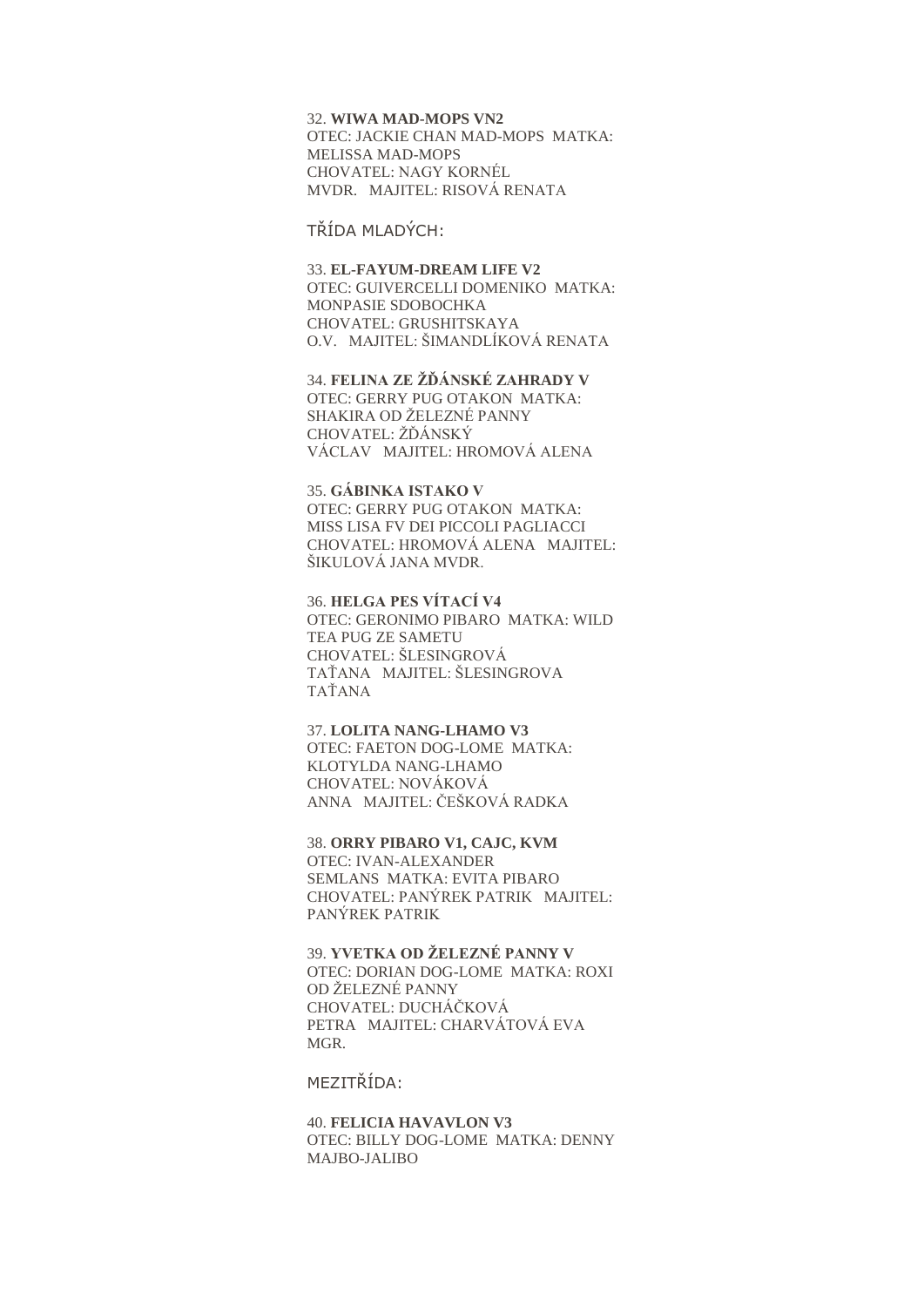CHOVATEL: NÝČOVÁ HANA MAJITEL: RISOVÁ RENATA

41. **HEIDI HELZA V2, RES.CAC** OTEC: ANANAS HELZA MATKA: COLLET ZLATÁ NYMFA CHOVATEL: KECOVÁ HELENA MAJITEL: KECOVÁ HELENA

42. **NARICA DOG-LOME V4** OTEC: JAN OD RIVETY MATKA: CHANTALL DOG-LOME CHOVATEL: KRSOVÁ JIŘINA MAJITEL: TESÁRKOVÁ MARTINA ING.

43. **VANILKA Z LOBKOVICKÝCH VINIC V1, CAC** OTEC: CH.HRABĚ ANNS'I Z LOBKOVICKÝCH VINIC MATKA: CH.NIKA Z LOBKOVICKÝCH VINIC CHOVATEL: HUBÁLKOVÁ BLANKA MAJITEL: HUBÁLKOVÁ BLANKA

TŘÍDA OTEVŘENÁ:

44. **CALYPSO ŠIMÍČEK V2,RES.CAC** OTEC: DEANDRA CHAD MATKA: AMÁLKA ŠIMÍČEK CHOVATEL: ŠIMANDLÍKOVÁ RENATA MAJITEL: ŠIMANDLÍKOVÁ RENATA

45. **GÁBI HELZA V3** OTEC: DEANDRA CHAD MATKA: CAPPY **HELZA** CHOVATEL: KECOVÁ HELENA MAJITEL: KECOVÁ HELENA

46. **VANESA HAVAVLON V1, CAC** OTEC: BARD HAVAVLON MATKA: JENNY HAVAVLON CHOVATEL: NÝČOVÁ HANA MAJITEL: VAŠÍČEK VLADIMÍR MVDR.

TŘÍDA VÍTĚZŮ:

47. **AIVOVO GOLDY STAR V2, RES.CAC** OTEC: MEDOVYI PRYANIK KANKAN KOKTEIL MATKA: ZULEIKA CHOVATEL: STEPANENKO L. MAJITEL: SOBOLEVA IRINA

48. **CURLY PIBARO CH. ABSENCE** OTEC: FOKUS-POKUS MONPASIE MATKA: ZYRA PIBARO CHOVATEL: PANÝREK PATRIK MAJITEL: PANÝREK PATRIK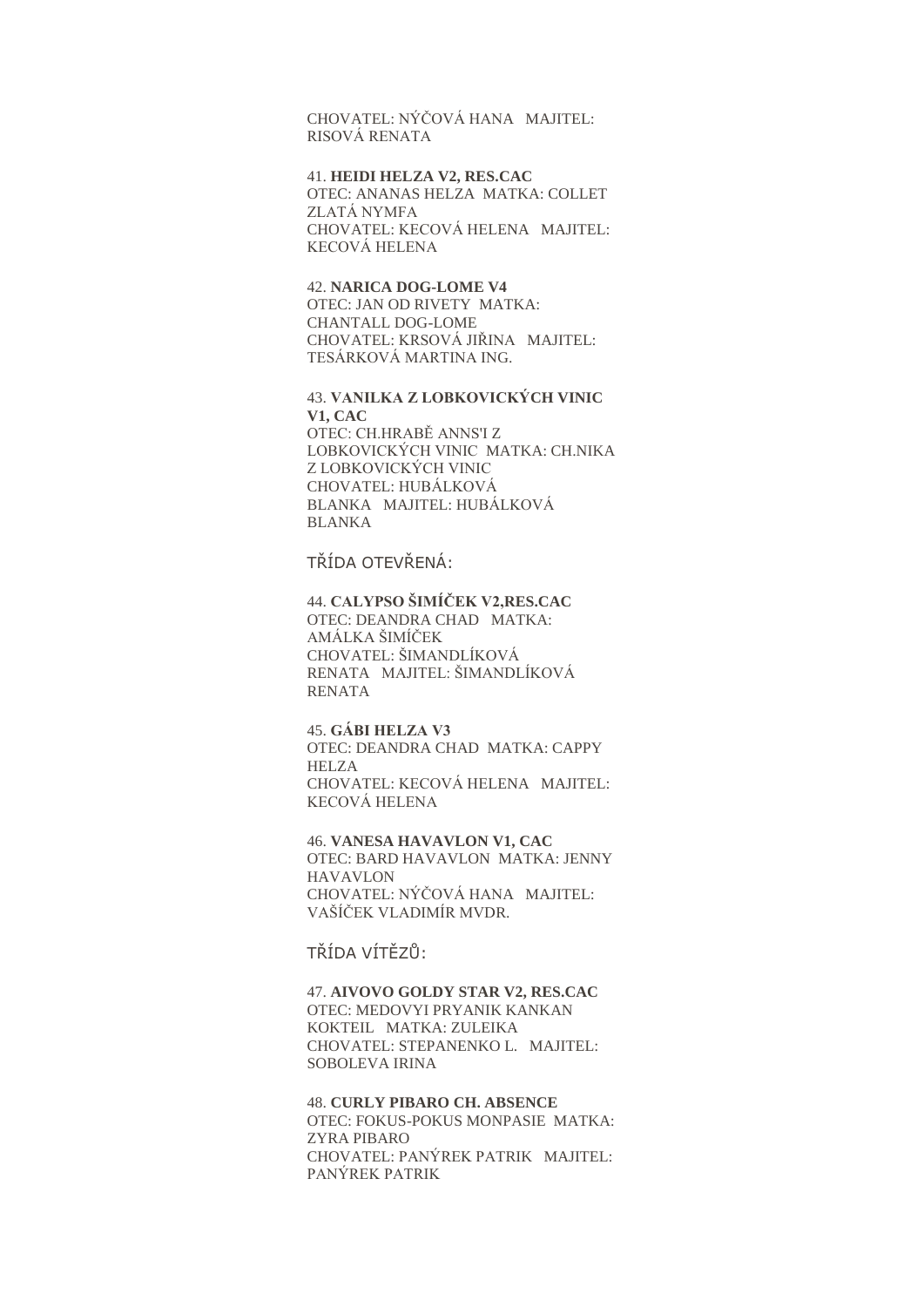49. **MISS LISA FV DEI PICCOLI PAGLIACCI V1, CAC** OTEC: PEARL YSIOUX TATANKA MATKA: TITO D' AGATA BLU LAURA-FV CHOVATEL: ETTORE DOMENICO MAJITEL: HROMOVÁ ALENA

TŘÍDA VETERÁNŮ:

50. **ELIZA DOG-LOME V3** OTEC: GASTON PIBARO MATKA: EXTRA-EBONY DOG-LOME CHOVATEL: KRSOVÁ JIŘINA MAJITEL: PLACHÁ VĚRA

51. **FERGIE MALÝ SEN ICH.,CH. V1, BOV** OTEC: DHARMA DO'DL'BUG BY TEASELTAIL MATKA: CARIN MALÝ SEN CHOVATEL: SLABÁ JANA MAJITEL: PANÝREK PATRIK

52. **QUEEN MARY ISTAKO V2** OTEC: GALWAY PUG ARCITA MATKA: JANE ISTAKO CHOVATEL: HROMOVÁ ALENA MAJITEL: PROCHÁZKA JAROSLAV

**FENY ČERNÉ:**

TŘÍDA DOROST:

53. ODA MAE BLACK HEJAKRAL VN1 OTEC: MONTY JR.DE LAMICO MATKA: VALESPES SEVERNOE SIANIE CHOVATEL: ŠIKULOVÁ JANA MVDR. MAJITEL: KRSOVÁ JIŘINA

TŘÍDA MLADÝCH:

54. CATHERINE BILLBOARD V2 OTEC: SAMUEL HAVAVLON MATKA: HEDVIKA BARD CHOVATEL: KOUŘILOVÁ KATEŘINA MAJITEL: KOUŘILOVÁ KATEŘINA

55. LEILA NANG-LHAMO V1, CAJC OTEC: FAETON DOG-LOME MATKA: KLOTYLDA NANG-LHAMO CHOVATEL: NOVÁKOVÁ ANNA MAJITEL: JONÁŠOVÁ DAGMAR

TŘÍDA OTEVŘENÁ:

56. JESSICA BARD V1, CAC OTEC: KESANDER'S MERLIN MATKA: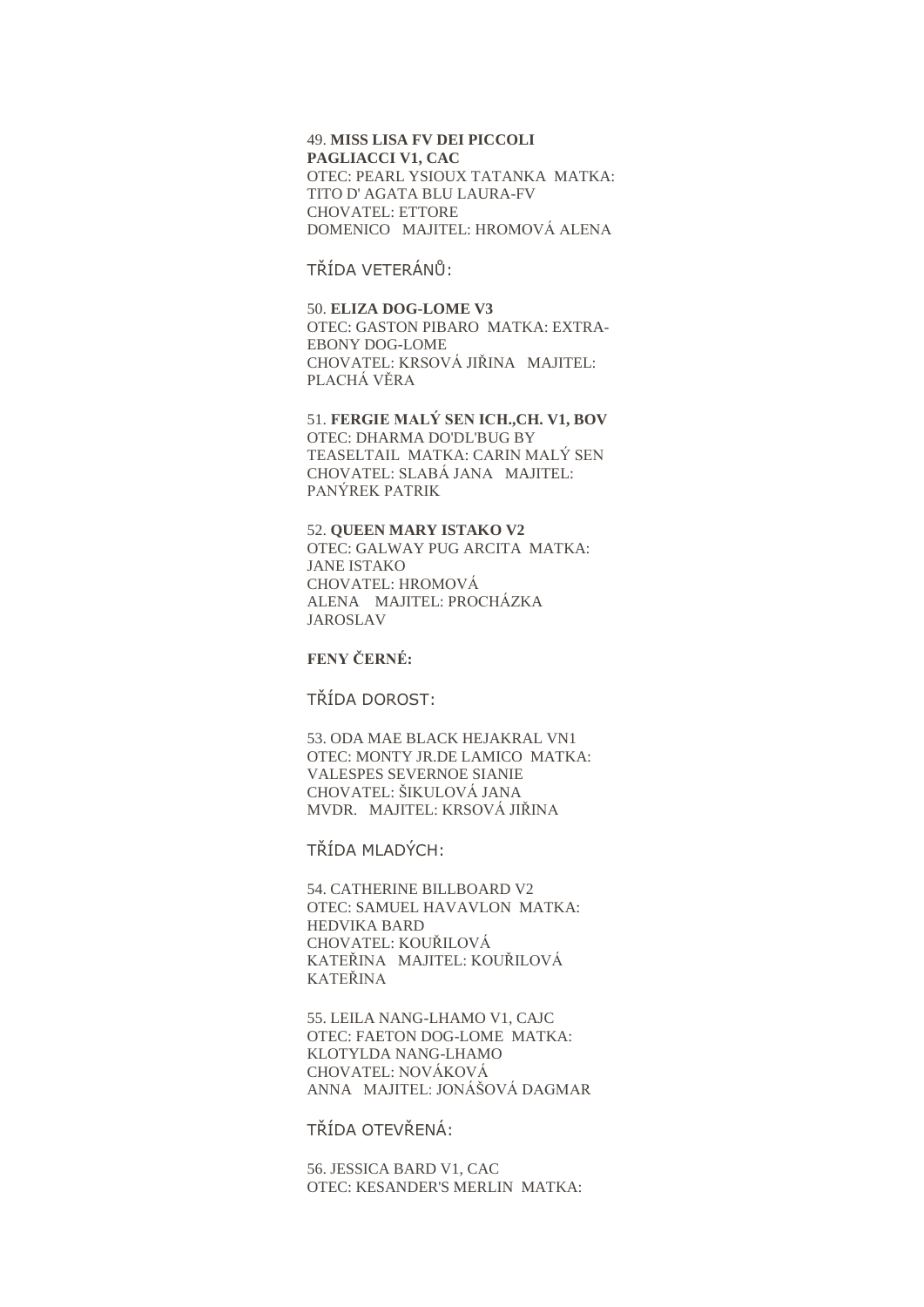SAVANAH DOG-LOME CHOVATEL: PLACHÝ JOSEF JUDR. MAJITEL: HEBEDOVÁ PETRA

57. JRMILE ROSSI ZHARMIN TRIUMF V3 OTEC: KUBA VOM SACHSEN ADEL MATKA: JRMILE CHAROVNITSA NOCHI FEYA CHOVATEL: MILYUKOVA I. MAJITEL: SOBOLEVA IRINA

58. KLOTYLDA NANG-LHAMO V2, RES.CAC OTEC: JAN OD RIVETY MATKA: CHANTALLE PIBARO CHOVATEL: NOVÁKOVÁ ANNA MAJITEL: NOVÁKOVÁ ANNA

TŘÍDA VÍTĚZŮ:

59. JASMÍNA BARD V1, CAC, KV OTEC: KESANDER'S MERLIN MATKA: SAVANAH DOG-LOME CHOVATEL: PLACHÝ JOSEF JUDR. MAJITEL: PLACHÁ VĚRA

**VÝSLEDKY SOUTĚŽÍ:**

DVOJICE:

MISS LISA FV DEI PICCOLI PAGLIACCI GRACE KELLY ISTAKO MAJITELKA: ALENA HROMOVÁ

PÁRY:

LOVELY GUY THE BLACK HEJAKRAL ODA MAE BLACK HEJAKRAL MAJITELKA: JIŘINA KRSOVÁ

CHOVATELSKÁ SKUPINA: PIBARO

NOSFERATT PIBARO JOSHUA PIBARO ZIKMUND PIBARO ORRY PIBARO CHIPS PIBARO MAJITEL: PATRIK PANÝREK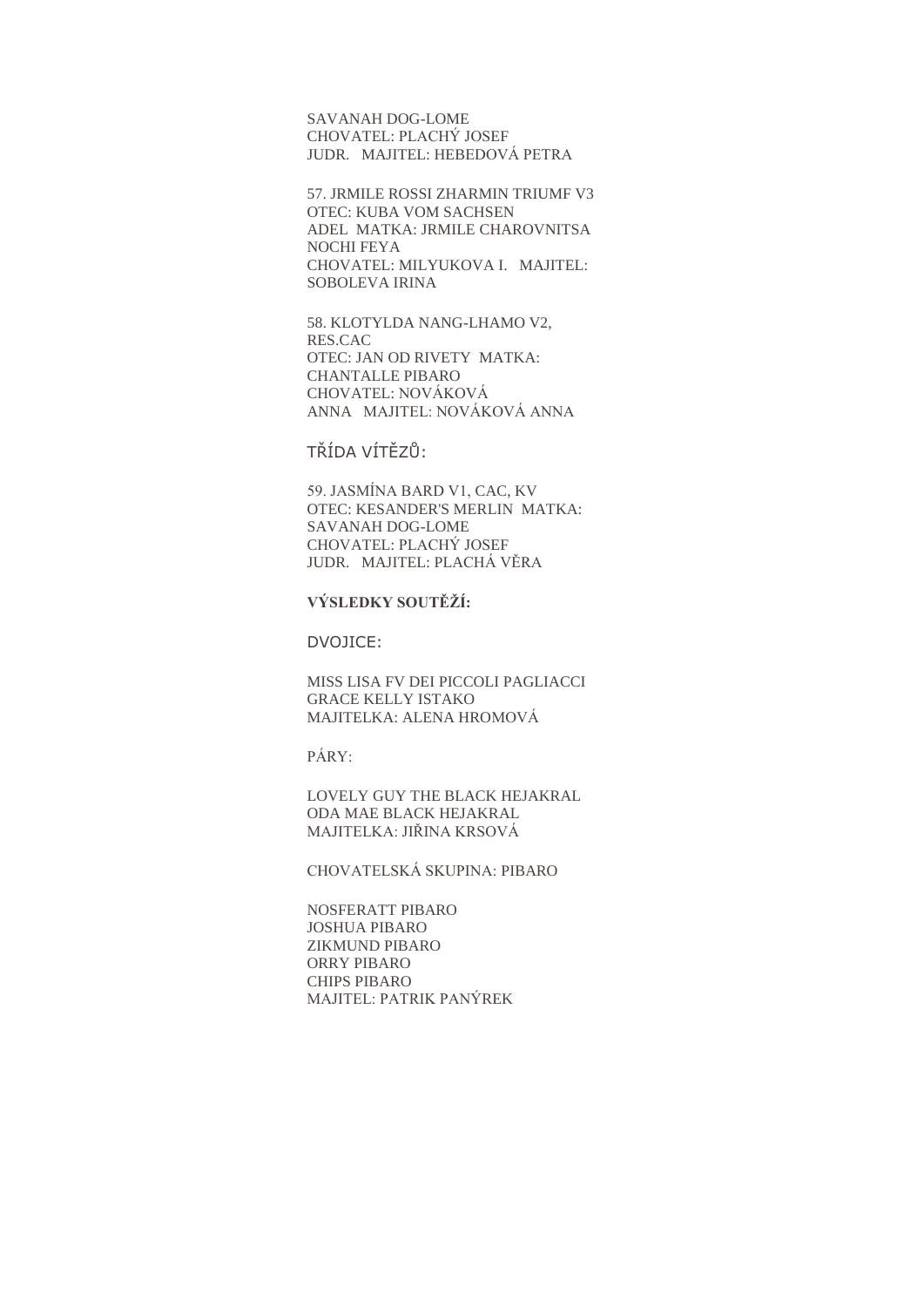# **FOTOGALERIE**





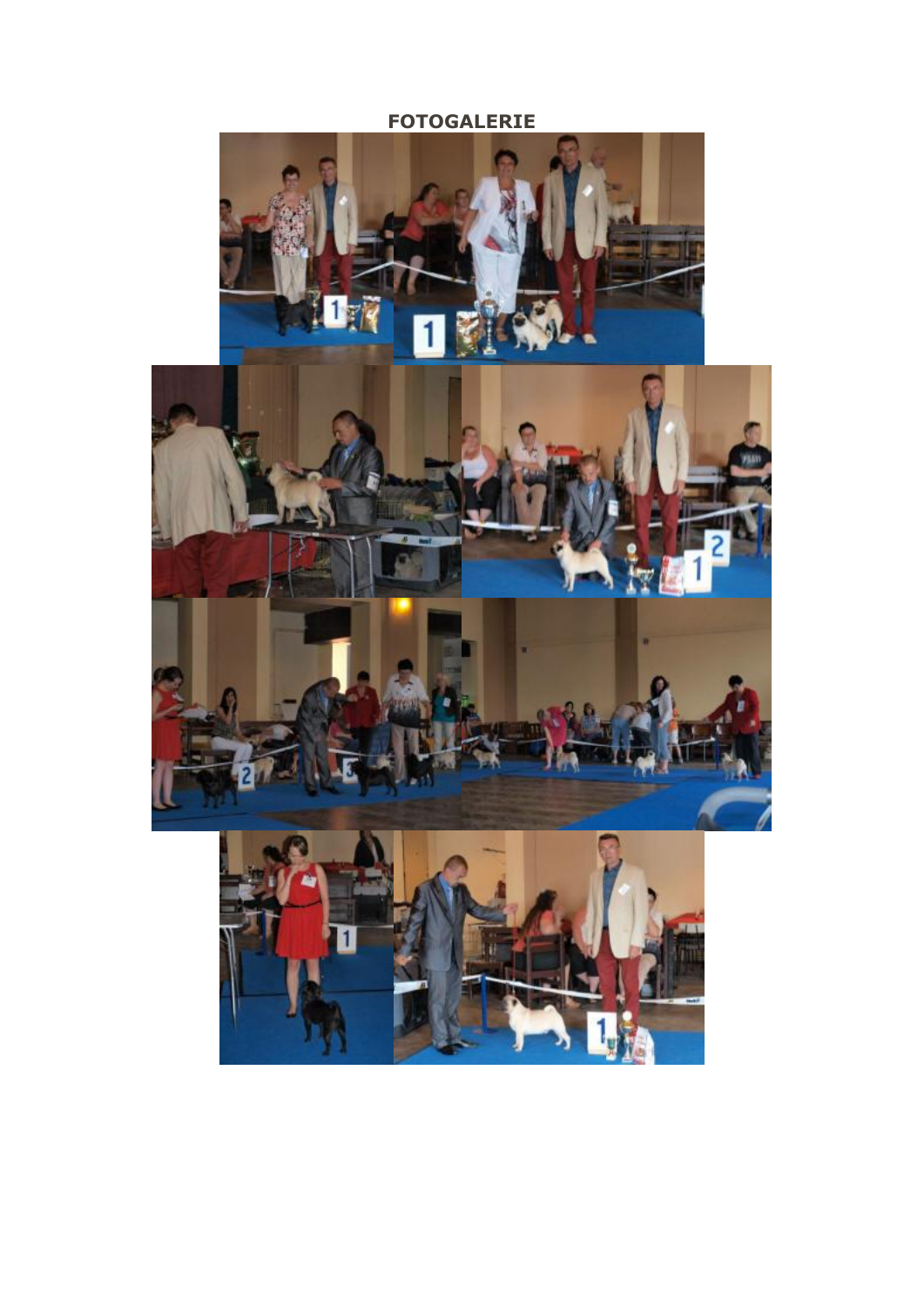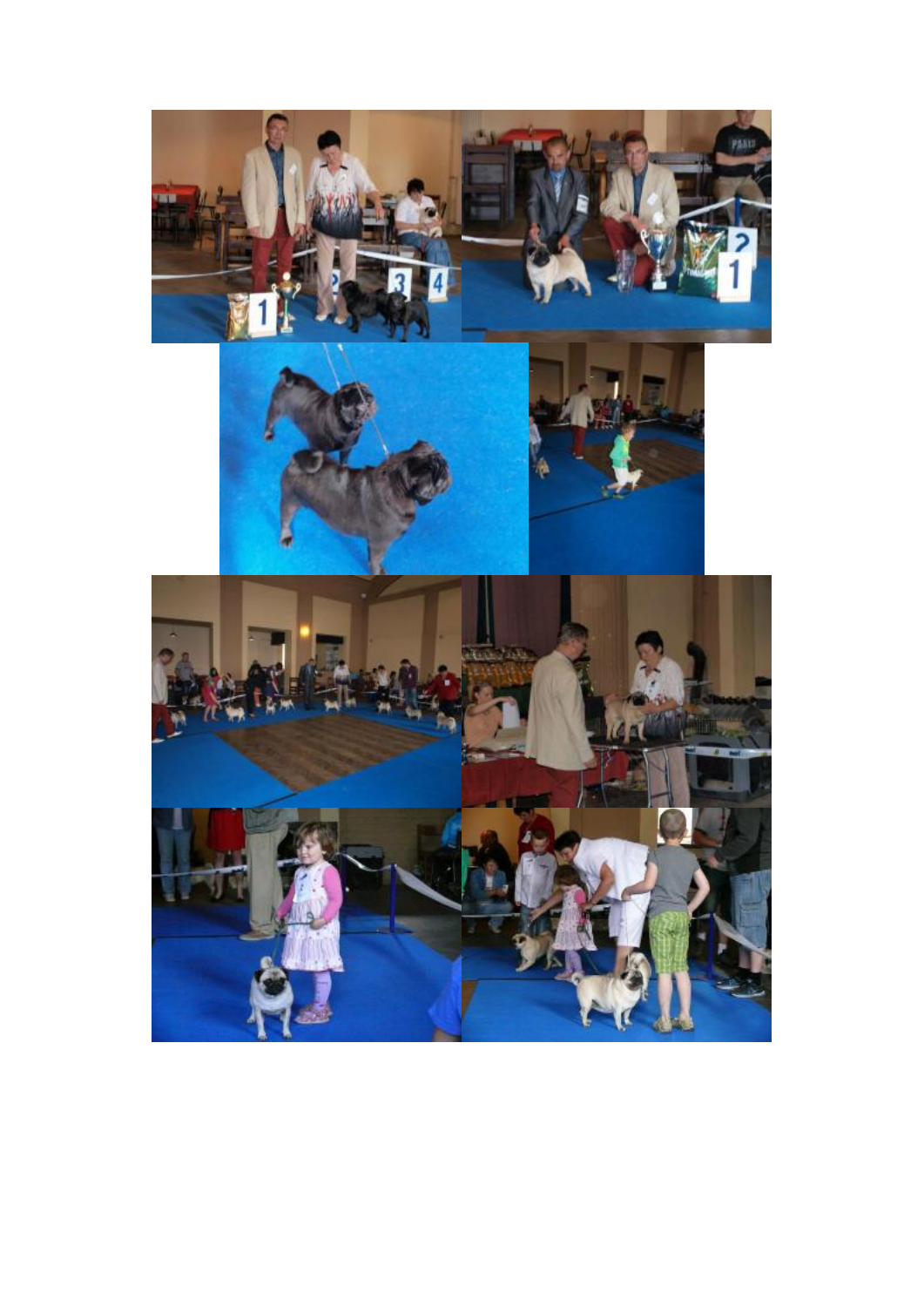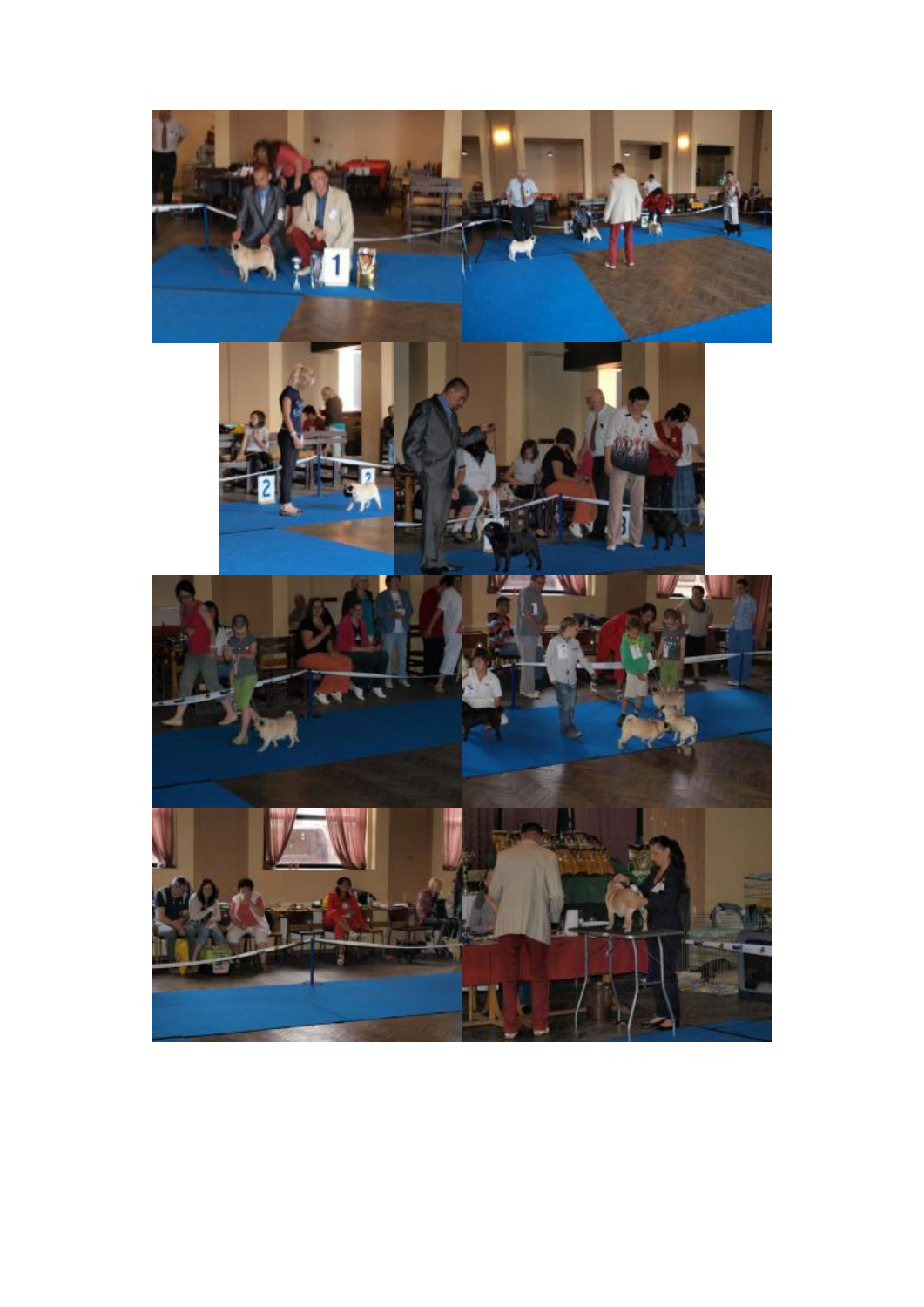